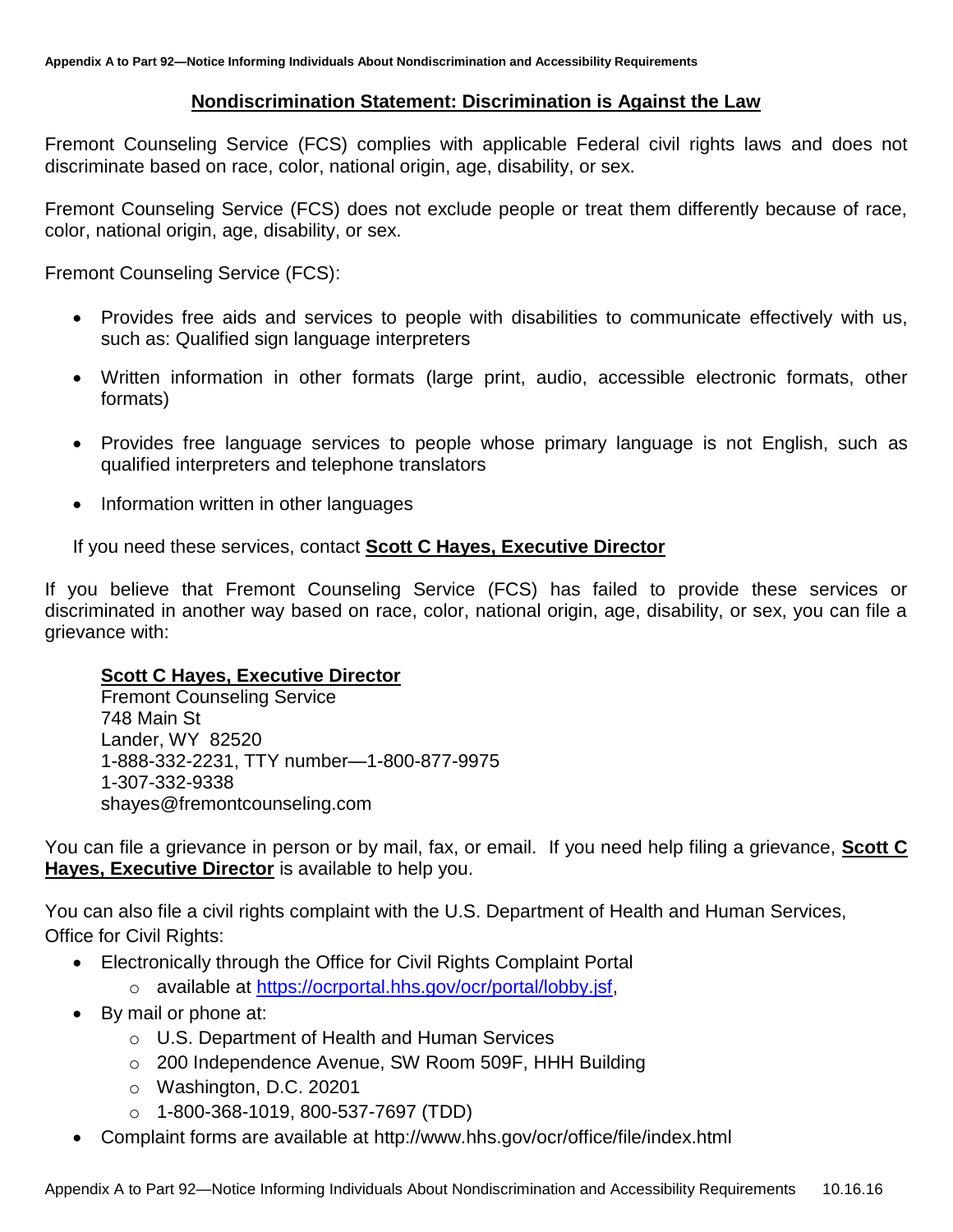Spanish: ATENCIÓN: si habla español, tiene a su disposición servicios gratuitos de asistencia lingüística. Llame al 1-888-332-2231 (TTY: 1-800-877-9975).

Chinese: 注意:如果您使用繁體中文,您可以免費獲得語言援助服務。

請致電 1-800-332-2231 (TTY: 1-888-877-9975)。

German: ACHTUNG: Wenn Sie Deutsch sprechen, stehen Ihnen kostenlos sprachliche Hilfsdienstleistungen zur Verfügung. Rufnummer: 1-800-332-2231 (TTY: 1-888-877-9975).

Tagalog: PAUNAWA: Kung nagsasalita ka ng Tagalog, maaari kang gumamit ng mga serbisyo ng tulong sa wika nang walang bayad. Tumawag sa 1-888-332-2231 (TTY: 1-800-877-9975).

French : ATTENTION : Si vous parlez français, des services d'aide linguistique-vous sont proposés gratuitement. Appelez le 1-888-332-2231 (ATS : 1-800-877-9975).

Korean: 주의: 한국어를 사용하시는 경우, 언어 지원 서비스를 무료로 이용하실 수 있습니다. 1-888-332-2231 (TTY: 1-800-877-9975) 번으로 전화해 주십시오.

Vietnamese: CHÚ Ý: Nếu bạn nói Tiếng Việt, có các dịch vụ hỗ trợ ngôn ngữ miễn phí dành cho bạn. Gọi số 1-888-332-2231 (TTY: 1-800-877-9975).